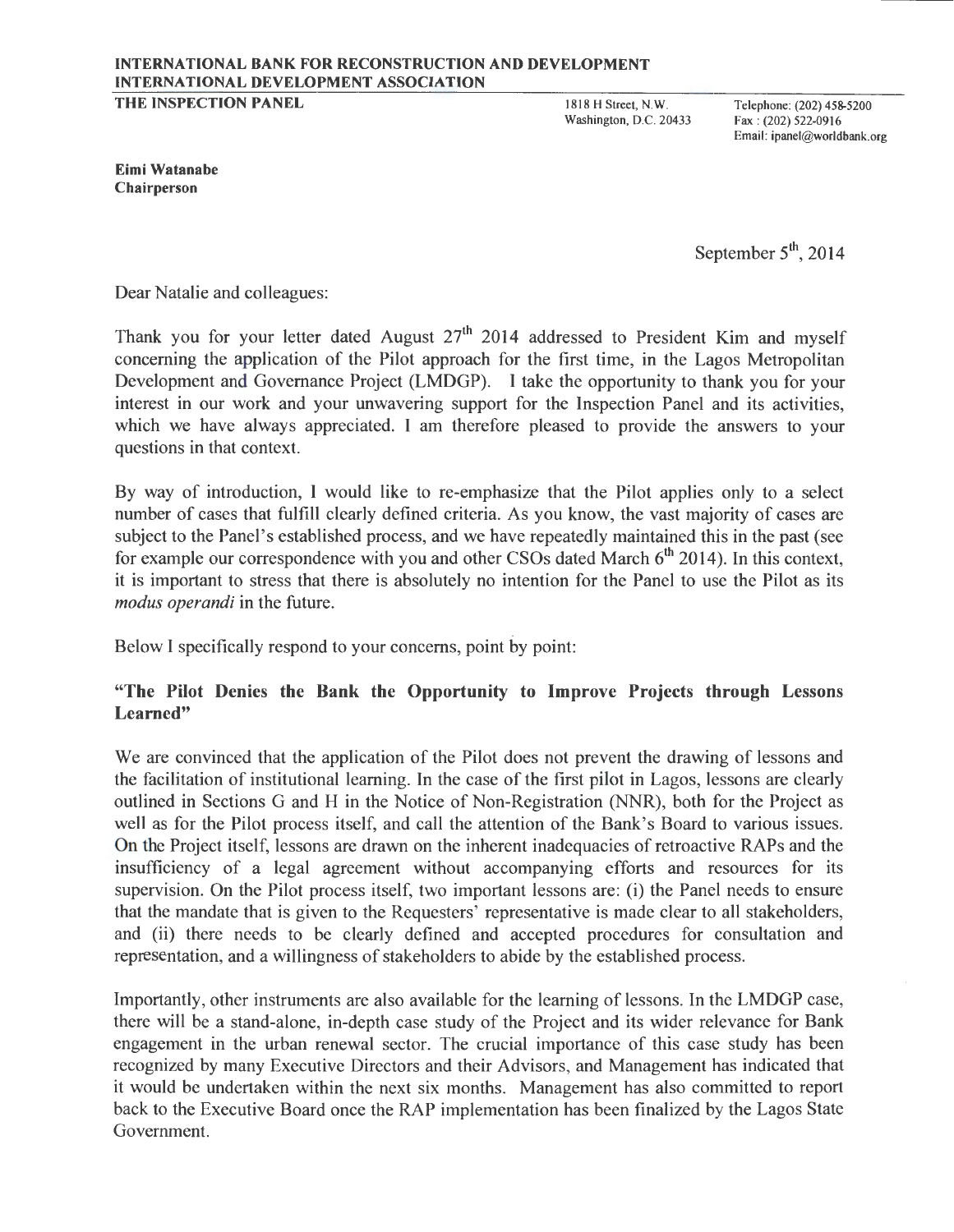#### "The Pilot Blocks Access to the Inspection Panel"

The Pilot does not block access to the Panel as demonstrated in this case, where the Requesters had full access to the Panel at all times. Two members of the Panel (including myself), the Executive Secretary, and a staff member visited Badia East in person to speak with Requesters and their representatives freely and directly. Throughout the Pilot process, there were numerous instances in which the Panel intervened to bring to the attention of Bank management specific concerns raised by the Requesters, to which Bank management promptly responded.

Furthermore, and as stipulated in the Pilot document, Requesters can at any time request for the process to be stopped and ask for a full investigation. In this particular case, we in fact received a last minute request to register the case, but we decided not to follow this route after carefully reviewing the issue of community representation. We noted that the initial Request for Inspection was submitted by the Social and Economic Rights Action Center (SERAC) in Lagos, who *"have been mandated by individuals, families and groups living in the Badia area of Lagos State to file the present Request for Inspection. "* We were also able to ascertain that the majority of the community representatives who were selected by the community to speak for them in the RAP process expressed their satisfaction in writing.

Management has also taken adequate measures to address the remaining concerns related to the implementation of the Action Plan. We believe that as with any process, once there is recognition of who represents the affected people and who speaks on behalf of the community, this has to be respected by all engaged in the process, unless the latter explicitly declares their withdrawal of trust in their representative through a due process. It is important to emphasize that issues of community representation are not unique to the Pilot approach. These issues can arise in any Panel case, as they have in the past, and the Panel has always used its judgment to make a decision in this regard taking into account prevailing circumstances. The Panel has also stated that going forward, there needs to be greater clarity on the issue/process of community representation and its acceptance by stakeholders.

### "The Pilot Lacks Basic Protections and May cause More Harm than Good"

We fail to understand how a process that resulted in prompt payment to over 9,000 evictees as a result of Government action can be considered as having caused more harm than good, particularly in a context in which the evictees are considered illegal squatters by local law. We are not aware of instances in which the Lagos State Government has provided compensation to evictees for an eviction caused by a Government-financed project, as was the case in this instance. This alone creates a very important precedent which hopefully will be replicated and have a longer term impact:

Your concern also seems to assume that the Pilot is equivalent to a mediation process. We reemphasize that this is not the case: the Pilot is a facilitated opportunity to implement an agreed upon Action Plan between Bank Management and the Requesters. Furthermore, and under the circumstances of this Pilot (the Project was closed the same day the Request was received, both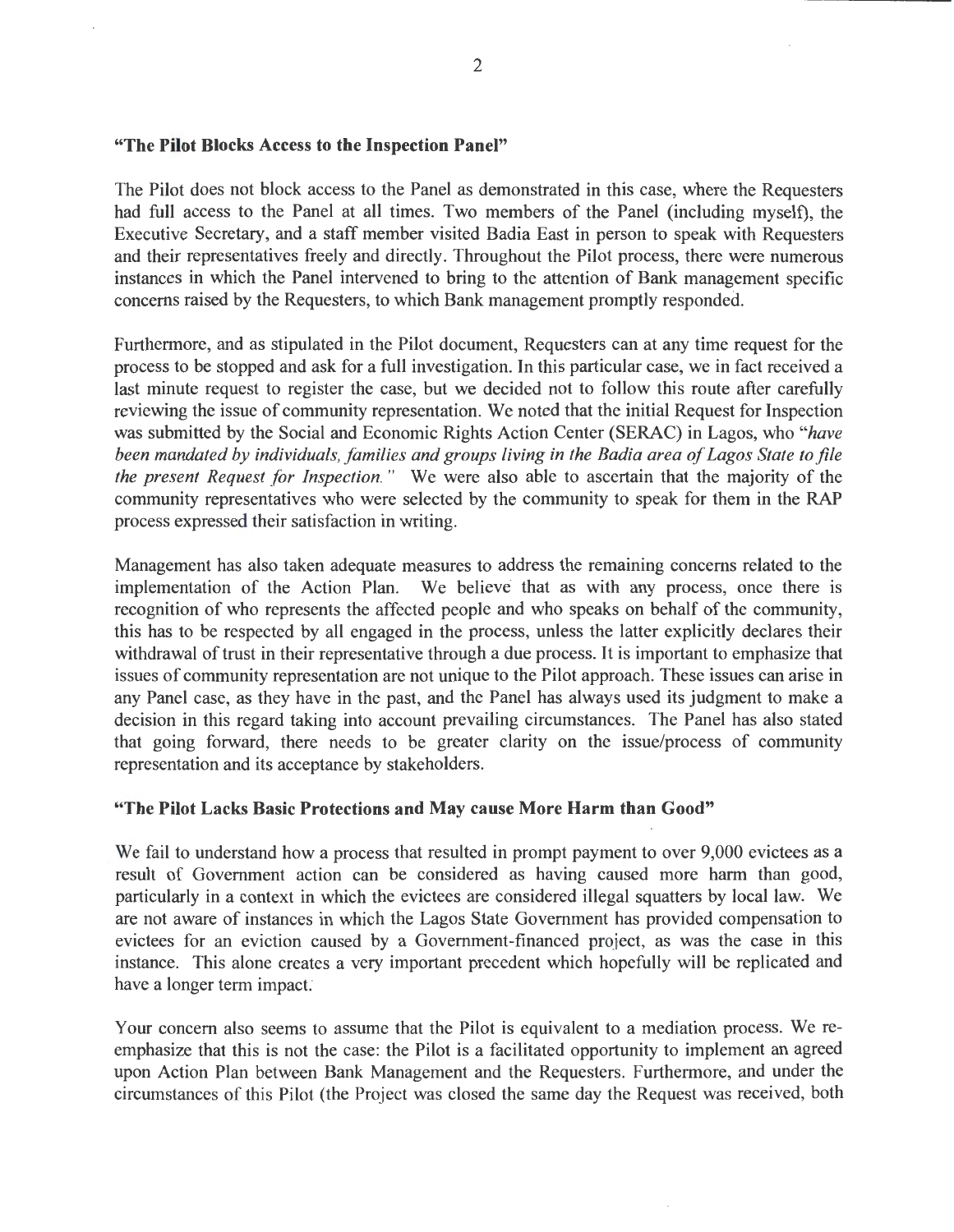3

the Federal and the Lagos State Governments were unwilling to recognize "squatters" as having any rights, the eviction did not take place as part of the Project), the Panel's judgment was that a Pilot process, which enables an immediate and concerted focus on dealing with the problems on the ground, was a more productive approach that could lead to better outcomes for the evictees, and in a speedier timeframe.

# **"The Inspection Panel Abandoned its Mandate by Adopting a** *Majority Rules* **Approach to Determining Registration Following the Pilot"**

The Panel received conflicting communication just before finalizing its report to the Board. The Panel carefully and thoroughly assessed the communication and took the position to continue to respect the established modality of communication and representation that was agreed upon (i.e. SERAC being mandated by the community to represent them, and eight community representatives selected as their spokespersons). Further, during the Panel's field visit to Badia, while the Panel heard many statements of frustration over the compensation amounts, no one expressed dissatisfaction over SERAC's representation, despite the existence of numerous opportunities for doing so during the many informal interactions and walkabouts in which the Panel engaged. Recognizing alternative representation at this late stage and consequently disregarding SERAC, which had consistently been involved in supporting the community throughout the process, could have caused or exacerbated divisions within the community. Based on SERAC's and community representatives' expression of satisfaction and the Panel's assessment of Management's commitment to follow-up on the remaining actions, the Panel decided to issue the Notice of Non-Registration to the Board.

# **"Conflict of Interest and Irregularities in Developing and Approving the Pilot Program"**

This statement is misinformed, since as you well know, the Panel undertook a lengthy process of consultations on its Operating Procedures, including detailed questionnaires and interviews, both internally and externally. The Pilot approach was derived from the comments received during this process. Internal consultations are a part of due diligence in any transparent and objective process, and we fail to see how this can constitute a conflict of interest. As you are well aware, the Inspection Panel is an independent mechanism, and as such, its Operating Procedures, and in this case, the Pilot approach, is adopted by the Panel based on careful consideration of inputs from stakeholders, and in the final analysis, it is based on the Panel's independent judgment.

Furthermore, the Pilot cannot be described as *"a marked departure from the functions described in the Board Resolution that established the Panel."* The Pilot approach does not alter the mandate and/or the function of the Panel. Since the Pilot approach does not contain elements that amend the Panel Resolution or its Clarifications the document describing the Pilot process was sent to the Board on an informational basis. Sending it on an informational basis does in no way preclude expressing comments on it or even voicing objections. The Panel's interaction with Executive Directors and Advisors over the months regarding the Pilot approach indicated overwhelming support for the process.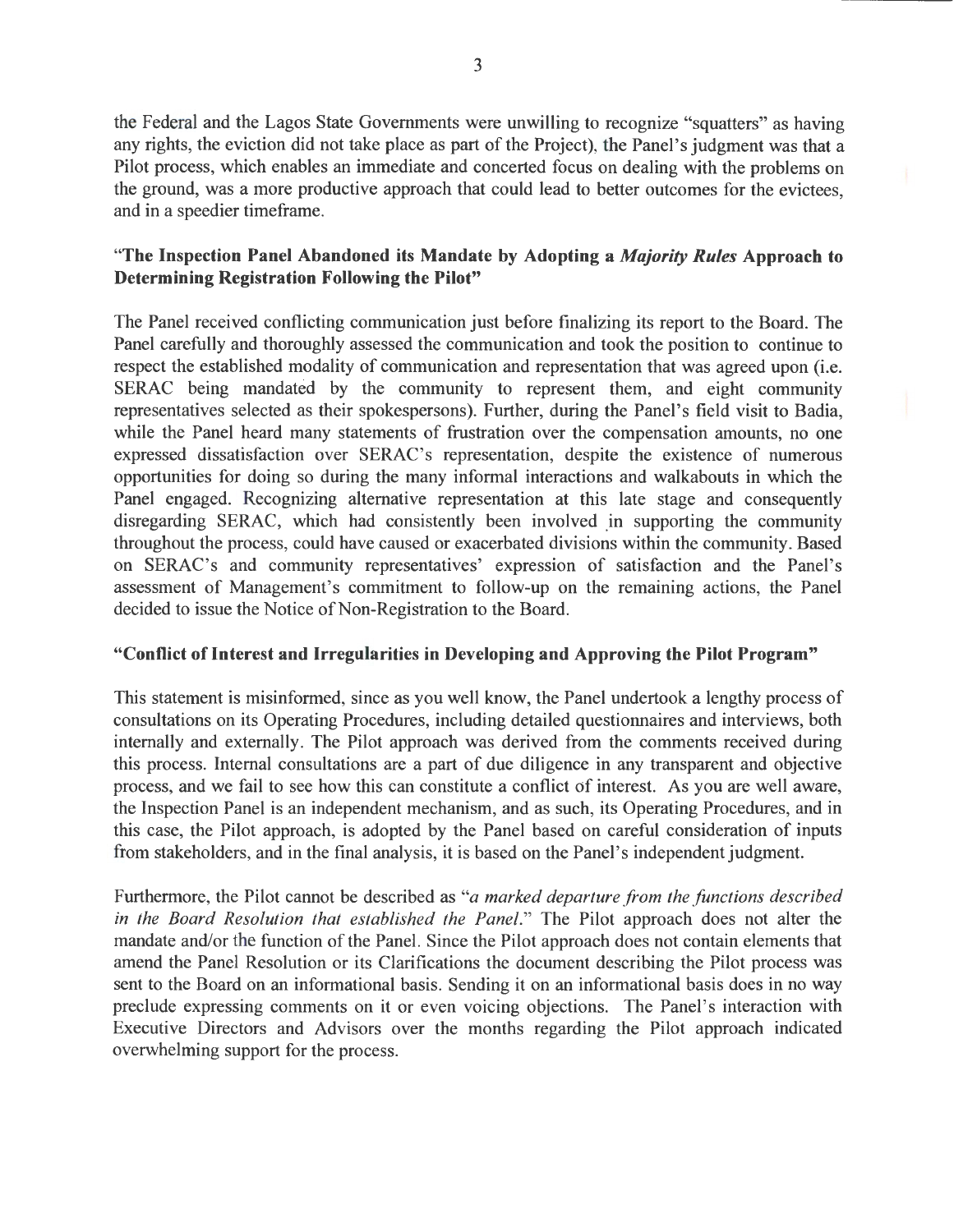In closing, I would like to re-emphasize that the evictions in Badia East were not directly caused by activities financed under the World Bank's LMDGP. The linkage between the evictions and the Project stems from a provision in the Project's Financing Agreement requiring that all citywide upgrading projects in Lagos, regardless of their source of financing, be implemented in accordance with the principles of the Bank policy on Involuntary Resettlement. This important distinction is clearly recognized in the original Request for Inspection submitted by the then Staff Attorney of. SERAC. The Panel in its NNR highlights the areas in which the RAP implementation fell short of the WB's Involuntary Resettlement Policy so that the Board is aware of potential non-compliance and these issues are not simply ignored.

I would also like to mention that the Pilot will be independently evaluated at the end of 2015, based on the valuable experiences gained from the Lagos case, and other Pilot cases which the Panel may decide to implement as long as they conform to the criteria established to select a pilot.

Many thanks again for your comments and concerns.

With best regards,

Eimi G Saranelee

Eimi Watanabe, Chair Inspection Panel The World Bank

CC:

Jim Yong Kim, President, World Bank Group

Merza Hussain Hasan, Executive Director, EDS 11

Juan Jose Bravo Moises, Executive Director, EDS 18

Jaybee Garganera, Alyansa Tigil Mina (Alliance Against Mining) Philippines

Joan Carling, Asia Indigenous Peoples Pact (AIPP) Thailand

Astrid Puentes R., Asociación Interamericana para la Defensa del Ambiente (AIDA) Latin America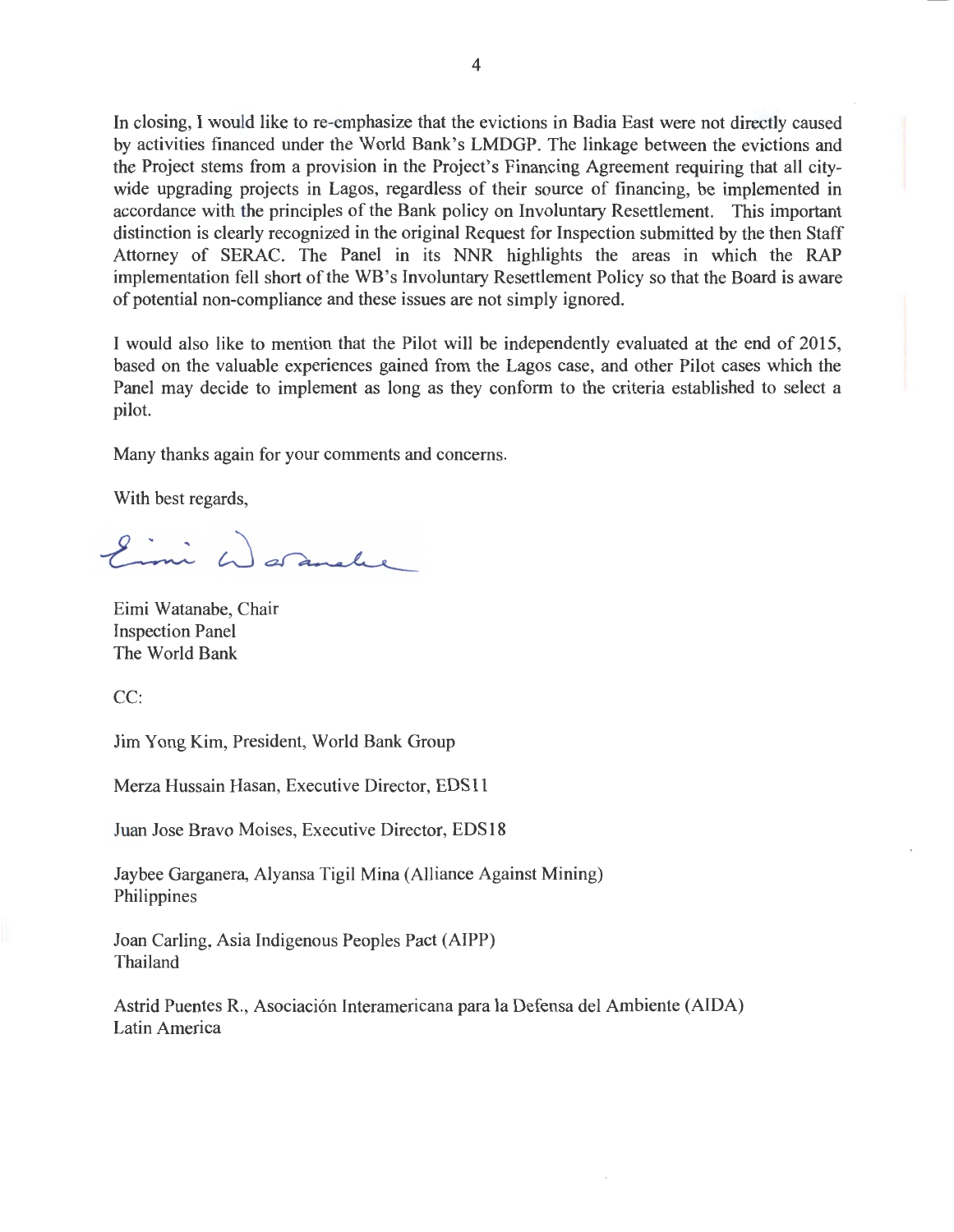Chad Dobson, Bank Information Center USA

Pieter Jansen, Both ENDS The Netherlands

Antonio Gambini, Centre National de Coopération au Développement (CNCD-11.11.11) Belgium

Kristen Genovese, Centre for Research on Multinational Corporations (SOMO) The Netherlands

Reinford Mwangonde, Citizens for Justice (CFJ) Malawi

Pol Vandevoort, 11.11.11- Coalition of the Flemish North-South Movement Belgium

Kate Watters, Crude Accountability USA

Juan Carballo, Foundation for the Development of Sustainable Policies (FUNDEPS) Argentina

Karen Orenstein, Friends of the Earth USA

Mariana Gonzalez Armijo, Fundar, Centro de Análisis e Investigación México

Bret Thiele, Global Initiative for Economic, Social and Cultural Rights USA

Michael Baumgartner, Greenpeace Switzerland

David Pred, Inclusive Development International USA and Cambodia

Brian Campbell, International Labor Rights Forum USA

Maurice Ouma Odhiambo, Jamaa Resource Initiatives Kenya